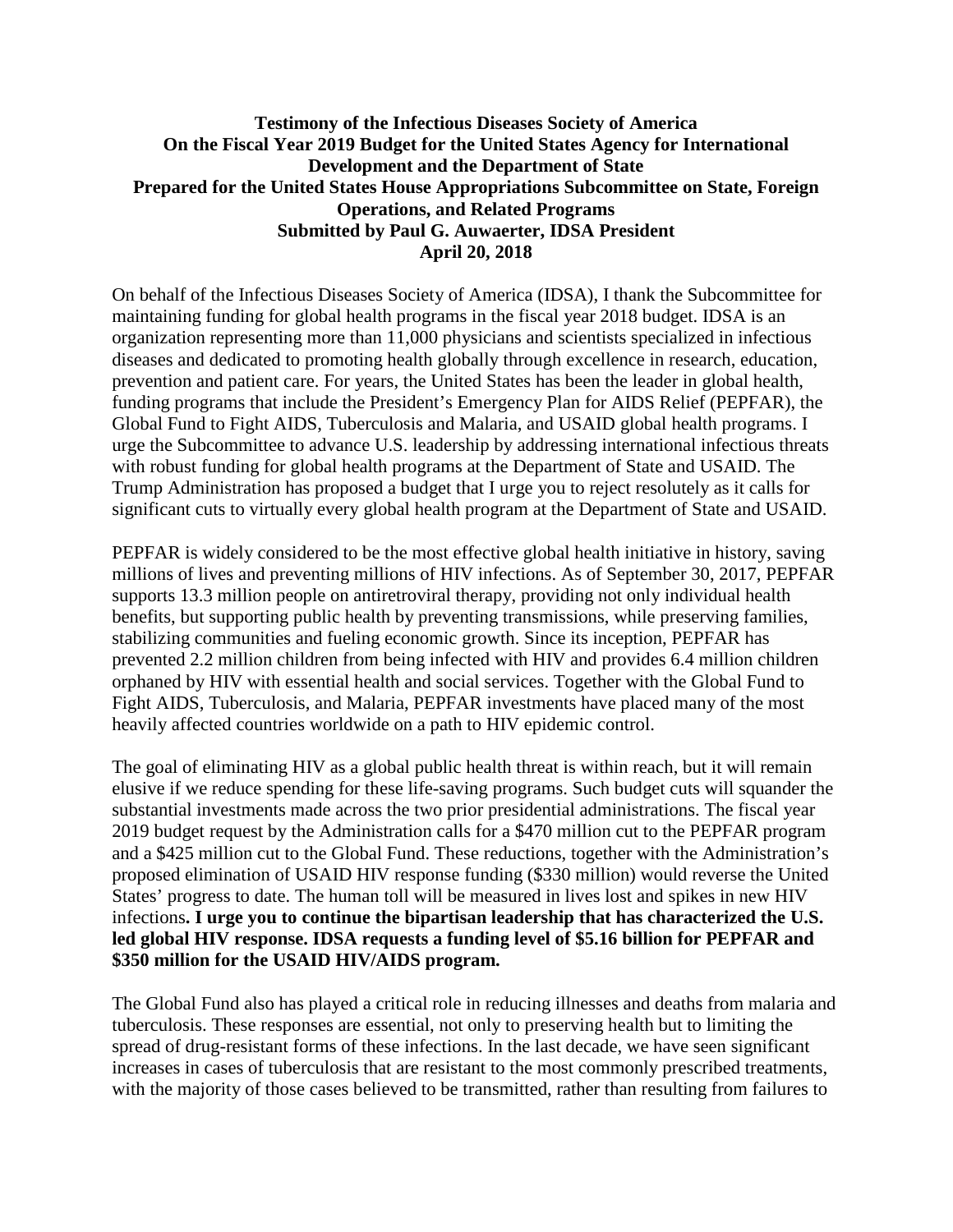complete treatment. The Global Fund is the largest donor program funding tuberculosis treatment including treatment for drug-resistant tuberculosis. The upcoming United Nations High-Level Meeting on Tuberculosis provides an important opportunity for US leadership toward the goal of tuberculosis elimination, but the success of that effort hinges upon the availability of strong funding. **I urge you to provide at least \$1.35 billion for the U.S. contribution to the Global Fund, which would meet the U.S. pledge.**

USAID's global tuberculosis program has played a critical role in providing technical assistance that allows countries to develop high-quality tuberculosis control programs and giving countries access to improved diagnostics that can distinguish drug-susceptible from drug-resistant tuberculosis and help diagnose tuberculosis in challenging populations that include people living with HIV and young children. The Administration's proposed 26-percent reduction in funding to this program is unconscionable and would set back our collective efforts to eliminate this ancient, air-borne, yet curable infection. Moreover, such cuts curtail efforts to develop even more effective drugs, diagnostics and ultimately a vaccine**. IDSA urges you to fund USAID's global tuberculosis program at \$400 million to stem the tide of growing TB drug resistance that poses a security threat not only to the United States but the entire world community.**

The Administration's budget also slashes funding for other essential USAID global health programs by \$2 billion, reducing funding for malaria responses by 11 percent and neglected tropical diseases by 25 percent. These recommendations are ill-considered. **IDSA urges the Subcommittee to reject them and to fund these programs at least at their current levels**.

The Administration's budget would also eliminate USAID's global health security budget and redirect Ebola-designated funds for global health security purposes. Over the last several years, emerging and re-emerging infectious diseases have caused substantial harmful impacts to communities, health systems, and governments. Severe Acute Respiratory Syndrome (SARS—a coronavirus), Middle East Respiratory Syndrome-Coronavirus (MERS-CoV), Ebola virus and Zika virus are examples. The threat of a new pandemic strain of influenza from Chinese avian flocks is another simmering concern that makes plain the ongoing need for solid investments in surveillance, laboratory infrastructure and well-trained human resources to ensure that the world will be better prepared for the next outbreak or pandemic. Such funding should be robust and reliable to allow for adequate defenses, and not be supplied at the expense of critical work that increases our understanding of the Ebola virus. USAID global health security funding is also supporting global efforts to combat antimicrobial resistance -- efforts to which the U.S. recommitted last year at the first G20 Health Ministers meeting. In recent years, some of the deadliest multi-drug resistant threats have been initially discovered in China and India, and quickly made their way to U.S. patients, underscoring the need for a well-resourced, globally coordinated approach to antimicrobial resistance. **I urge you to provide at least \$172.5 million to USAID's global health security efforts to sustain and build on the progresses made to protect the U.S. and global community from the threat of emerging infections.**

Infectious diseases know no borders. IDSA is sincerely grateful for the years of bipartisan support from the Subcommittee. This U.S. leadership in global infectious diseases serves America, maintaining a healthy and a safe environment by confronting infectious diseases at their sources.